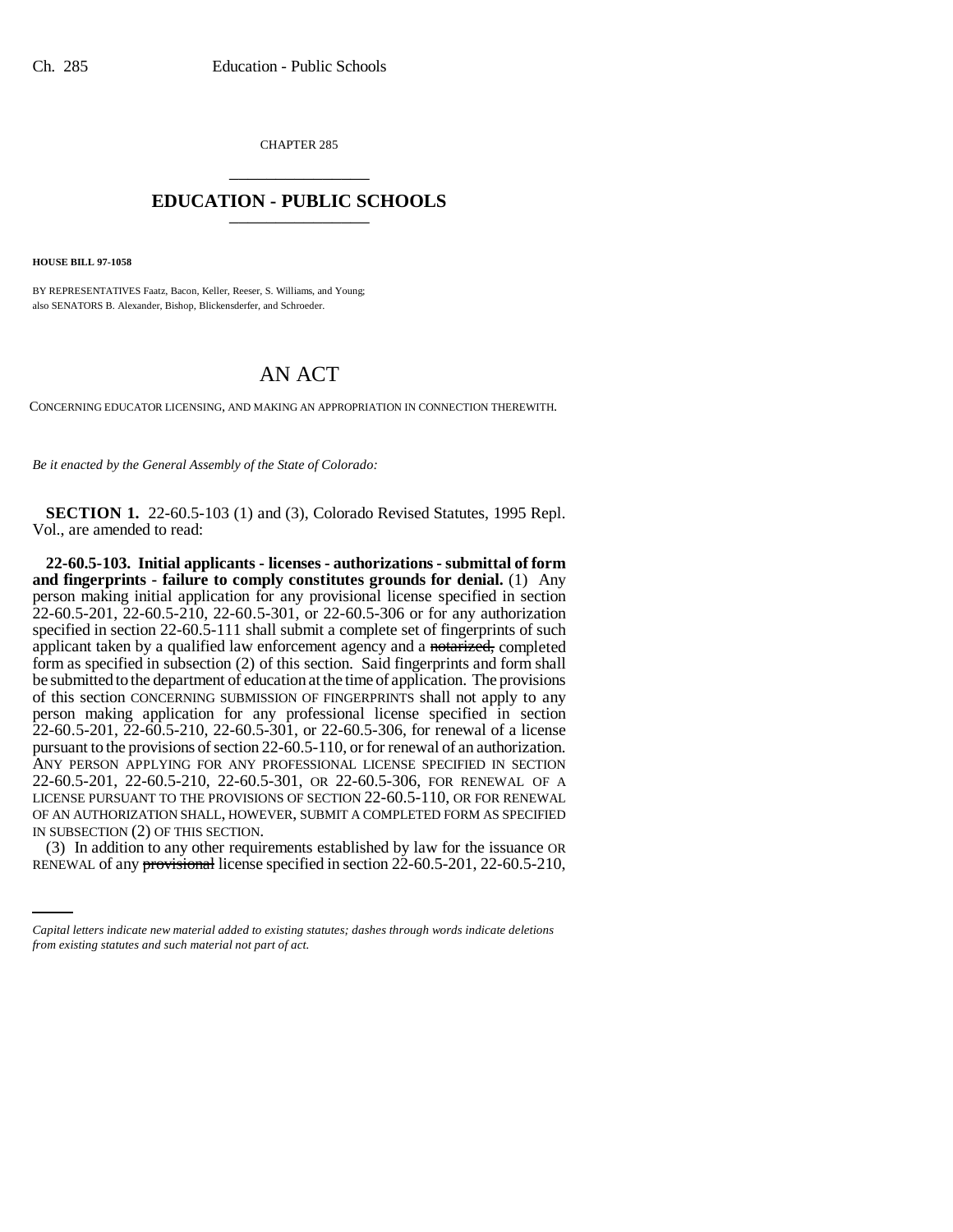22-60.5-301, or 22-60.5-306 or for any authorization specified in section 22-60.5-111, the submittal of fingerprints and forms pursuant to the provisions of subsection (1) of this section shall be a prerequisite to the issuance OR RENEWAL of such license or authorization by the department of education. Said department shall not issue OR RENEW any provisional license specified in section 22-60.5-201, 22-60.5-210, 22-60.5-301, or 22-60.5-306 or any authorization specified in section  $22-60.5-111$  to any person making initial application who does not comply with the provisions of subsection (1) of this section.

**SECTION 2.** 22-60.5-115 (1), Colorado Revised Statutes, 1995 Repl. Vol., is amended to read:

**22-60.5-115. Rules and regulations.** (1) The state board of education is authorized to adopt and prescribe rules and regulations not inconsistent with the provisions of this article for its proper administration. IT IS THE INTENT OF THE GENERAL ASSEMBLY THAT, IN PRESCRIBING RULES FOR THE ADMINISTRATION OF THIS ARTICLE, THE STATE BOARD OF EDUCATION SHALL ADOPT THE MINIMUM AMOUNT OF RULES NECESSARY TO ENSURE THE LEAST CUMBERSOME PROCESS POSSIBLE FOR ISSUING AND RENEWING EDUCATOR LICENSES.

**SECTION 3.** 22-60.5-110 (3), Colorado Revised Statutes, 1995 Repl. Vol., is amended to read:

**22-60.5-110. Renewal of licenses.** (3) (a) Any professional license may be renewed upon submitting an application for renewal, payment of the statutory fee, and evidence of satisfactory completion by the applicant of ongoing professional development. appropriate to the type of professional license. A LICENSEE NEED NOT BE EMPLOYED AS A PROFESSIONAL EDUCATOR DURING ALL OR ANY PORTION OF THE TERM FOR WHICH HIS OR HER PROFESSIONAL EDUCATOR LICENSE IS VALID. EMPLOYMENT AS A PROFESSIONAL EDUCATOR SHALL NOT CONSTITUTE A REQUIREMENT FOR RENEWAL OF A PROFESSIONAL LICENSE. ANY PROFESSIONAL DEVELOPMENT ACTIVITIES COMPLETED BY AN APPLICANT FOR LICENSE RENEWAL SHALL APPLY EQUALLY TO RENEWAL OF ANY PROFESSIONAL EDUCATOR LICENSE OR ENDORSEMENT HELD BY THE APPLICANT.

(b) A professional licensee in consultation with an immediate supervisor shall complete such ongoing professional development within the period of time for which such professional license is valid. Such professional development shall satisfy standards and criteria established by rule and regulation of the state board of education and may include, but need not be limited to, in-service education; college or university credit from an accepted institution of higher education, an institution within the state system of Colorado community and technical colleges, or a Colorado local junior college; educational travel; involvement in school reform; internships; and ongoing professional development training and experiences. However, such guidelines and criteria shall not provide that any of the said referenced types of ongoing professional development shall be a requirement for renewal. THE STATE BOARD OF EDUCATION, BY RULE AND REGULATION, MAY ESTABLISH MINIMUM CRITERIA FOR PROFESSIONAL DEVELOPMENT; EXCEPT THAT SUCH CRITERIA SHALL  $NOT'$ 

(I) SPECIFY ANY PARTICULAR TYPE OF PROFESSIONAL DEVELOPMENT ACTIVITY AS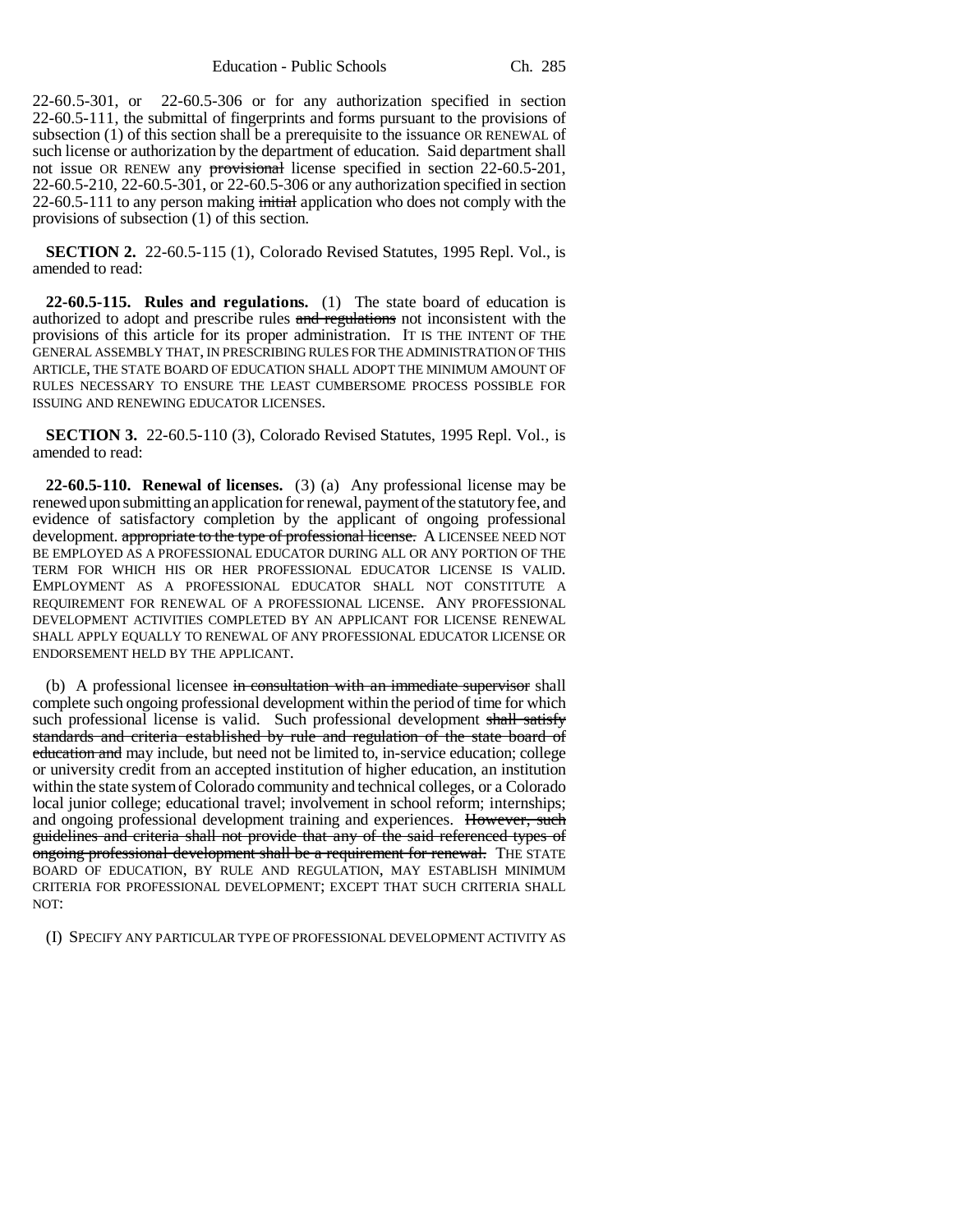A REQUIREMENT OR PARTIAL REQUIREMENT FOR LICENSE RENEWAL;

(II) REQUIRE COMPLETION OF MORE THAN SIX CREDIT HOURS OR MORE THAN NINETY TOTAL CLOCK HOURS OF ACTIVITIES DURING THE TERM OF ANY PROFESSIONAL LICENSE;

(III) PRESCRIBE A SCHEDULE FOR COMPLETION OF PROFESSIONAL DEVELOPMENT ACTIVITY DURING THE TERM OF ANY PROFESSIONAL LICENSE; OR

(IV) REQUIRE PRIOR APPROVAL OR SUPERVISION OF PROFESSIONAL DEVELOPMENT ACTIVITIES.

(c) IN SELECTING PROFESSIONAL DEVELOPMENT ACTIVITIES FOR THE RENEWAL OF A PROFESSIONAL LICENSE PURSUANT TO THIS SECTION, EACH LICENSEE SHALL CHOOSE THOSE ACTIVITIES THAT WILL AID THE LICENSEE IN MEETING THE STANDARDS FOR A PROFESSIONAL EDUCATOR, INCLUDING BUT NOT LIMITED TO THE FOLLOWING GOALS:

(I) KNOWLEDGE OF SUBJECT MATTER CONTENT AND LEARNING;

(II) EFFECTIVE USE AND APPRECIATION OF ASSESSMENTS;

(III) EFFECTIVE TEACHING OF THE DEMOCRATIC IDEAL;

(IV) RECOGNITION, APPRECIATION, AND SUPPORT FOR ETHNIC, CULTURAL, GENDER, ECONOMIC, AND HUMAN DIVERSITY TO PROVIDE FAIR AND EQUITABLE TREATMENT AND CONSIDERATION FOR ALL;

(V) EFFECTIVE COMMUNICATION WITH STUDENTS, COLLEAGUES, PARENTS, AND THE COMMUNITY;

(VI) EFFECTIVE MODELING OF APPROPRIATE BEHAVIORS TO ENSURE QUALITY LEARNING EXPERIENCES FOR STUDENTS AND FOR COLLEAGUES;

(VII) EFFECTIVE LEADERSHIP TO ENSURE A SCHOOL COMMUNITY THAT IS COMMITTED TO AND FOCUSED ON LEARNING;

(VIII) CONSISTENTLY ETHICAL BEHAVIOR AND CREATION OF AN ENVIRONMENT THAT ENCOURAGES AND DEVELOPS RESPONSIBILITY, ETHICS, AND CITIZENSHIP IN SELF AND OTHERS;

(IX) ACHIEVEMENT AS A CONTINUOUS LEARNER WHO ENCOURAGES AND SUPPORTS PERSONAL AND PROFESSIONAL DEVELOPMENT OF SELF AND OTHERS; AND

(X) EFFECTIVE ORGANIZATION AND MANAGEMENT OF HUMAN AND FINANCIAL RESOURCES TO CREATE A SAFE AND EFFECTIVE WORKING AND LEARNING ENVIRONMENT.

**SECTION 4.** 22-60.5-111 (1) (d), Colorado Revised Statutes, 1995 Repl. Vol., is amended to read:

**22-60.5-111. Authorization - types - applicants' qualifications.** (1) Pursuant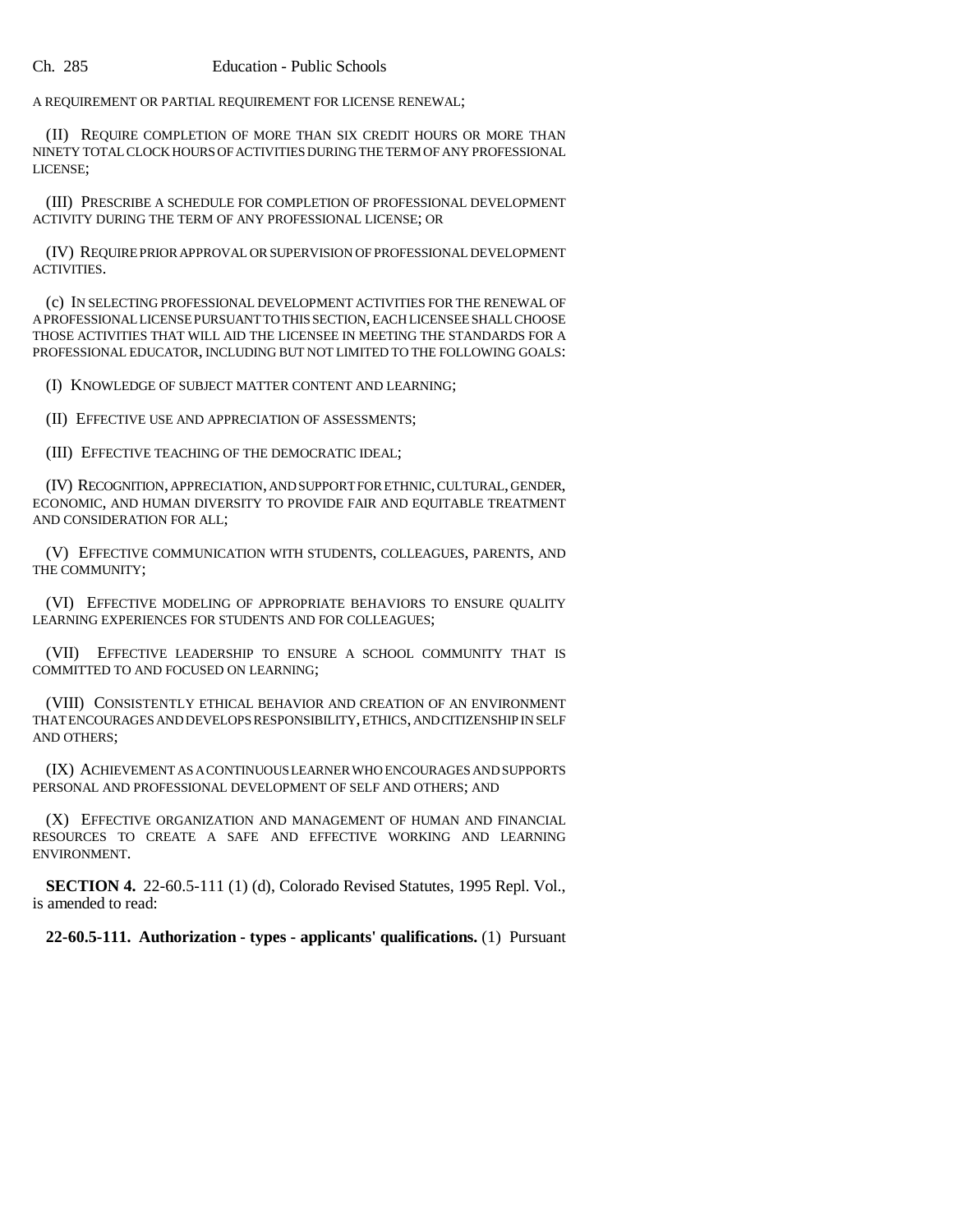to the rules and regulations of the state board of education, the department of education is authorized to issue the following authorizations to persons of good moral character meeting the qualifications prescribed by this section and by the rules and regulations of the state board of education:

(d)  $(H)$  A type IV authorization, transitional EXTENSION, authorizes school districts to employ a person to teach or to perform services as a principal, administrator, or special services provider, whichever is appropriate, if such person HOLDS A PROFESSIONAL LICENSE ISSUED PURSUANT TO THIS ARTICLE, OR AN EQUIVALENT CERTIFICATE THAT WAS ISSUED PURSUANT TO ARTICLE 60 OF THIS TITLE PRIOR TO JULY 1, 1994, AND IS UNABLE TO RENEW THE PROFESSIONAL LICENSE OR CERTIFICATE BECAUSE EXTREME HARDSHIP PREVENTS THE PERSON FROM COMPLETING THE PROFESSIONAL DEVELOPMENT REQUIREMENTS FOR RENEWAL. ANY PERSON SEEKING A TYPE IV AUTHORIZATION SHALL PRESENT EVIDENCE OF SUCH EXTREME HARDSHIP TO THE STATE BOARD OF EDUCATION AND THE STATE BOARD SHALL DETERMINE WHETHER TO ISSUE THE TYPE IV AUTHORIZATION. A TYPE IV AUTHORIZATION SHALL BE VALID FOR NO MORE THAN ONE YEAR AND MAY BE RENEWED ONLY IF THE PERSON HOLDING THE AUTHORIZATION MAKES A FURTHER SHOWING TO THE STATE BOARD THAT THE PERSON CONTINUES TO BE UNABLE TO RENEW HIS OR HER PROFESSIONAL LICENSE OR CERTIFICATE BECAUSE OF EXTREME HARDSHIP THAT PREVENTS THE PERSON FROM COMPLETING THE PROFESSIONAL DEVELOPMENT REQUIREMENTS FOR RENEWAL.

(A) Holds a valid provisional or professional license issued pursuant to this article or an equivalent certificate which was issued pursuant to article 60 of this title prior to July 1, 1994, and has not been actively employed as a provisional or professional teacher, principal, administrator, or special services provider, whichever is appropriate, within the period for which such license or certificate is valid, or any portion thereof; or previously held a provisional or professional license issued pursuant to this article or an equivalent certificate which was issued pursuant to article 60 of this title prior to July 1, 1994, and was not actively employed as a provisional or professional teacher, principal, administrator, or special services provider, whichever is appropriate, within the period for which such license or certificate was valid, or any portion thereof; and

(B) Is not or was not, as appropriate, actively employed as a provisional or professional teacher, principal, administrator, or special services provider, whichever is appropriate, due to a change in circumstances or careers, or provides satisfactory evidence of extreme financial hardship.

(II) A type IV authorization shall be valid for no less than two years and may be renewed as authorized in rules and regulations adopted by the state board of education.

**SECTION 5.** 22-60.5-110, Colorado Revised Statutes, 1995 Repl. Vol., is amended BY THE ADDITION OF A NEW SUBSECTION to read:

**22-60.5-110. Renewal of licenses - reinstatement of licenses and certificates.** (5) ANY PERSON WHOSE PROFESSIONAL LICENSE OR CERTIFICATE IS NOT RENEWED MAY REINSTATE HIS OR HER PROFESSIONAL LICENSE OR CERTIFICATE BY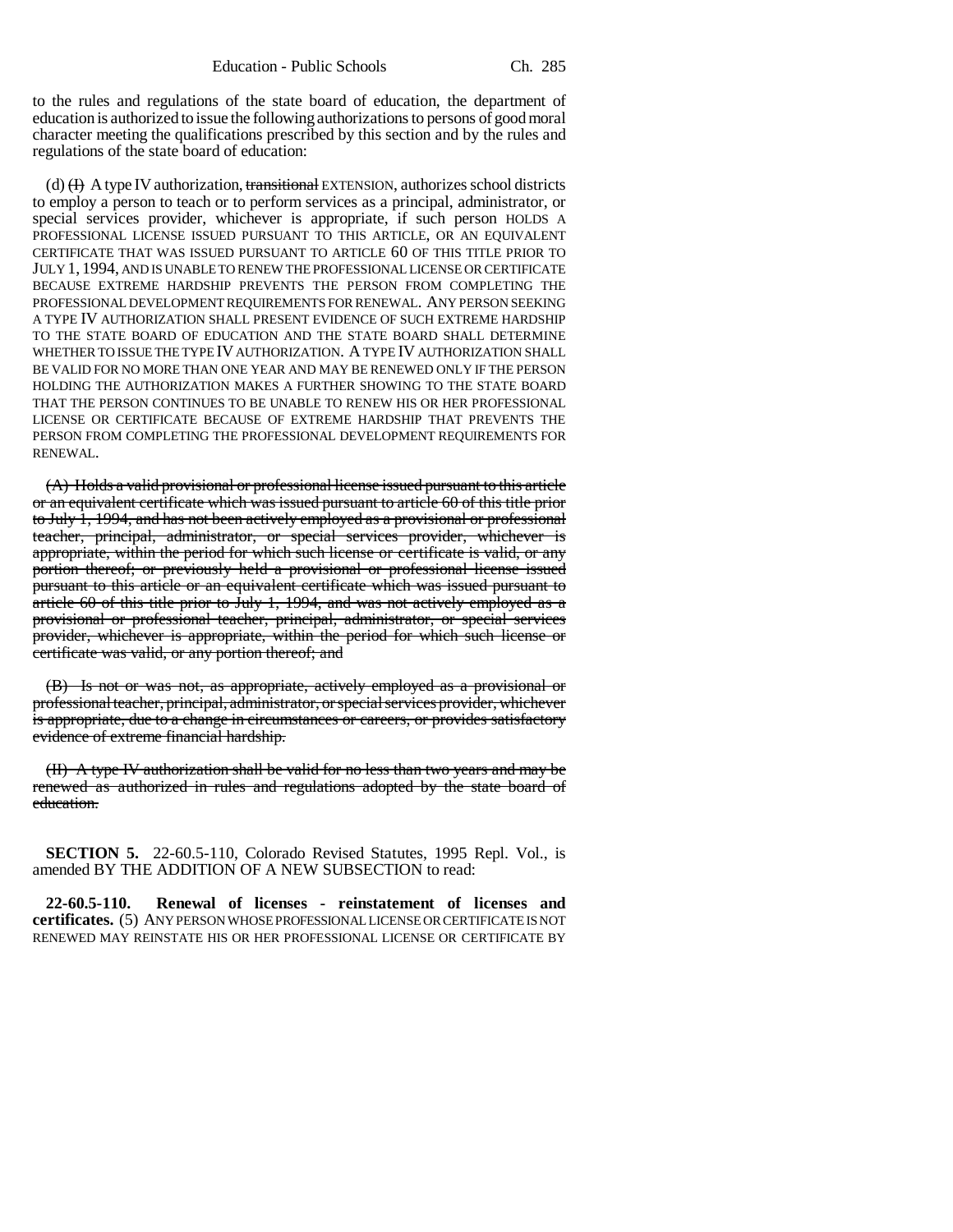## Ch. 285 Education - Public Schools

SUBMITTING TO THE DEPARTMENT OF EDUCATION SUCH INFORMATION OR OTHER EVIDENCE AS MAY BE NECESSARY TO CURE THE DEFECT THAT RESULTED IN NONRENEWAL OF THE PROFESSIONAL LICENSE OR CERTIFICATE AND BY PAYING THE REINSTATEMENT FEE SET BY THE STATE BOARD OF EDUCATION PURSUANT TO SECTION 22-60.5-112. SUCH CURATIVE INFORMATION OR EVIDENCE INCLUDES BUT IS NOT LIMITED TO EVIDENCE OF COMPLETION OF PROFESSIONAL DEVELOPMENT REQUIREMENTS, AS SPECIFIED IN SUBSECTION (3) OF THIS SECTION, WHERE THE LICENSE OR CERTIFICATE IS NOT RENEWED BECAUSE OF FAILURE TO COMPLETE SUCH REQUIREMENTS. PRIOR TO REINSTATEMENT, ANY LICENSEE WHOSE PROFESSIONAL LICENSE OR CERTIFICATE IS NOT RENEWED SHALL BE DEEMED TO NOT HOLD A PROFESSIONAL LICENSE OR CERTIFICATE. NO PERSON SHALL BE REQUIRED TO DEMONSTRATE PROFESSIONAL COMPETENCIES IN ORDER TO REINSTATE A PROFESSIONAL LICENSE OR CERTIFICATE.

**SECTION 6.** 22-60.5-112, Colorado Revised Statutes, 1995 Repl. Vol., is amended to read:

**22-60.5-112. Fees.** The fee for the examination and review of an application for any license, endorsement, certificate, or authorization, or any renewal OR REINSTATEMENT thereof, shall be established by the state board of education and shall be nonrefundable. Upon determination of eligibility, such license, endorsement, certificate, or authorization shall be issued without an additional fee. The state board of education shall adjust if necessary all such fees annually so that they generate an amount of revenue that approximates the direct and indirect costs of the state board of education and of the department of education for the administration of this article; however, the state board of education shall establish and adjust such fees for licenses issued pursuant to section 22-60.5-201 (1) (a) so that the fees generate an amount of revenue that approximates the direct and indirect costs of the state board of education and the department of education for the administration of sections 22-60.5-201 (1) (a) and 22-60.5-205. All fees collected under this section shall be transmitted to the state treasurer and credited to the educator licensure cash fund, which fund is hereby created. All moneys credited to the teacher certification cash fund, as created in section 22-60-106, as of June 30, 1999, shall be transferred to the educator licensure cash fund on July 1, 1999. The general assembly shall make annual appropriations from the educator licensure cash fund for expenditures of the state board of education and of the department of education incurred in the administration of this article. At the end of any fiscal year, all unexpended and unencumbered moneys in the educator licensure cash fund shall remain therein and shall not be credited or transferred to the general fund or any other fund.

**SECTION 7.** Part 1 of article 60.5 of title 22, Colorado Revised Statutes, 1995 Repl. Vol., as amended, is amended BY THE ADDITION OF A NEW SECTION to read:

**22-60.5-109.5. Inactive status of licenses.** (1) ANY PERSON WHO HOLDS A PROFESSIONAL LICENSE ISSUED PURSUANT TO THIS ARTICLE MAY CHOOSE TO CONVERT THE PROFESSIONAL LICENSE TO INACTIVE STATUS BY NOTIFYING THE DEPARTMENT OF EDUCATION IN WRITING AND SIMULTANEOUSLY TRANSFERRING, EITHER IN PERSON OR BY FIRST-CLASS MAIL, THE PROFESSIONAL LICENSE TO THE DEPARTMENT OF EDUCATION. WHILE ON INACTIVE STATUS, THE EXPIRATION DATE OF A PROFESSIONAL LICENSE SHALL BE SUSPENDED. WHEN THE PROFESSIONAL LICENSE IS RETURNED TO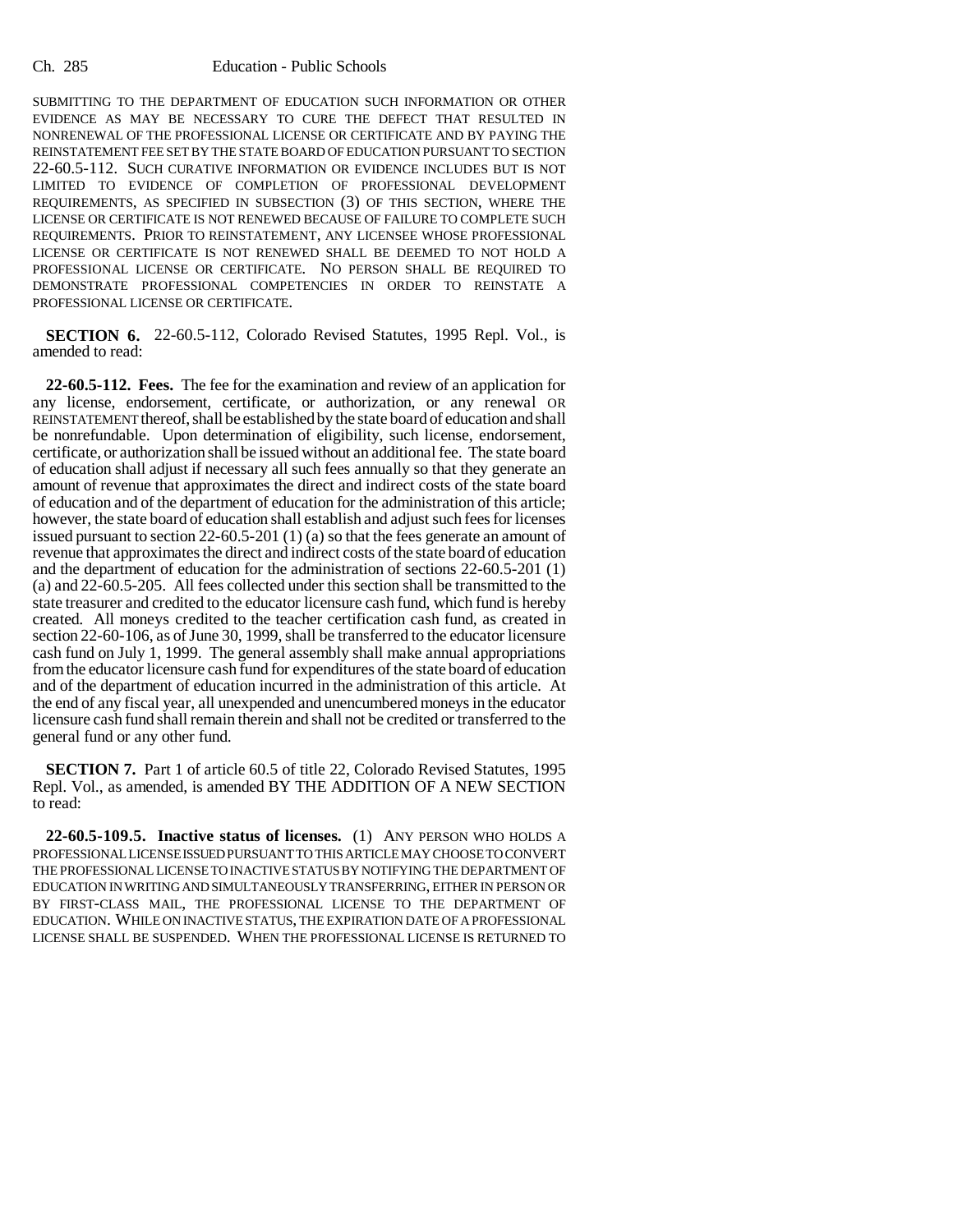ACTIVE STATUS, IT SHALL BE VALID FOR THE PERIOD REMAINING ON THE LICENSE AS OF THE DATE THE LICENSE HOLDER ASSUMED INACTIVE PROFESSIONAL LICENSE STATUS. WHILE ON INACTIVE PROFESSIONAL LICENSE STATUS, THE PERSON SHALL BE DEEMED TO NOT HOLD A PROFESSIONAL LICENSE.

(2) A PERSON MAY RETURN A PROFESSIONAL LICENSE TO ACTIVE STATUS AT ANY TIME BY NOTIFYING THE DEPARTMENT OF EDUCATION IN WRITING, EITHER IN PERSON OR BY FIRST-CLASS MAIL, AND SIMULTANEOUSLY REQUESTING THE RETURN OF HIS OR HER PROFESSIONAL LICENSE FROM THE DEPARTMENT OF EDUCATION. UPON RECEIPT OF NOTICE TO RETURN TO ACTIVE STATUS, THE DEPARTMENT OF EDUCATION SHALL REISSUE THE PROFESSIONAL LICENSE WITH A NEW EXPIRATION DATE REFLECTING THE PERIOD REMAINING ON THE PROFESSIONAL LICENSE AS OF THE DATE THE LICENSE HOLDER CONVERTED TO INACTIVE PROFESSIONAL LICENSE STATUS. THE DEPARTMENT SHALL RETURN THE REISSUED LICENSE TO THE LICENSE HOLDER WITHIN THIRTY DAYS AFTER RECEIVING NOTICE TO RETURN TO ACTIVE STATUS. UPON RECEIPT OF THE PROFESSIONAL LICENSE, THE LICENSE HOLDER SHALL RESUME ACTIVE STATUS.

(3) ANY PERSON WHO IS ON INACTIVE STATUS PURSUANT TO THIS SECTION MAY, BUT IS NOT REQUIRED TO, COMPLETE PROFESSIONAL DEVELOPMENT ACTIVITIES WHILE ON INACTIVE STATUS. ANY PROFESSIONAL DEVELOPMENT ACTIVITIES COMPLETED WHILE ON INACTIVE STATUS SHALL APPLY TO RENEWAL OF THE PERSON'S PROFESSIONAL LICENSE AFTER THE PERSON RETURNS TO ACTIVE STATUS, SO LONG AS:

(a) THE PERSON SUBMITS TO THE DEPARTMENT OF EDUCATION EVIDENCE OF COMPLETION OF THE PROFESSIONAL DEVELOPMENT ACTIVITIES;

(b) THE PROFESSIONAL DEVELOPMENT ACTIVITIES MEET THE CRITERIA SPECIFIED BY THE STATE BOARD OF EDUCATION PURSUANT TO SECTION 22-60.5-110 (3); AND

(c) THE PROFESSIONAL DEVELOPMENT ACTIVITIES ARE COMPLETED WITHIN THE FIVE YEARS PRECEDING THE DATE ON WHICH THE PROFESSIONAL LICENSE WILL EXPIRE AFTER IT IS RETURNED TO ACTIVE STATUS.

**SECTION 8.** 22-60.5-114 (1), Colorado Revised Statutes, 1995 Repl. Vol., is amended to read:

**22-60.5-114. State board of education - waivers.** (1) Notwithstanding any law to the contrary and upon application of any institution of higher education, school district, or board of cooperative services, the state board of education is authorized to waive any requirement imposed by this article in regard to alternative teacher programs, approved induction programs, professional development plans, or approved programs of preparation. Such waiver shall be granted only upon a two-thirds majority vote of the members of the state board of education and upon a sufficient showing that such waiver is necessary to allow innovative programs or plans intended to improve the quality of such educators. The state board of education shall promulgate rules and regulations regarding such procedures and criteria necessary for the implementation of this section.

**SECTION 9.** Part 1 of article 60.5 of title 22, Colorado Revised Statutes, 1995 Repl. Vol., as amended, is amended BY THE ADDITION OF A NEW SECTION to read: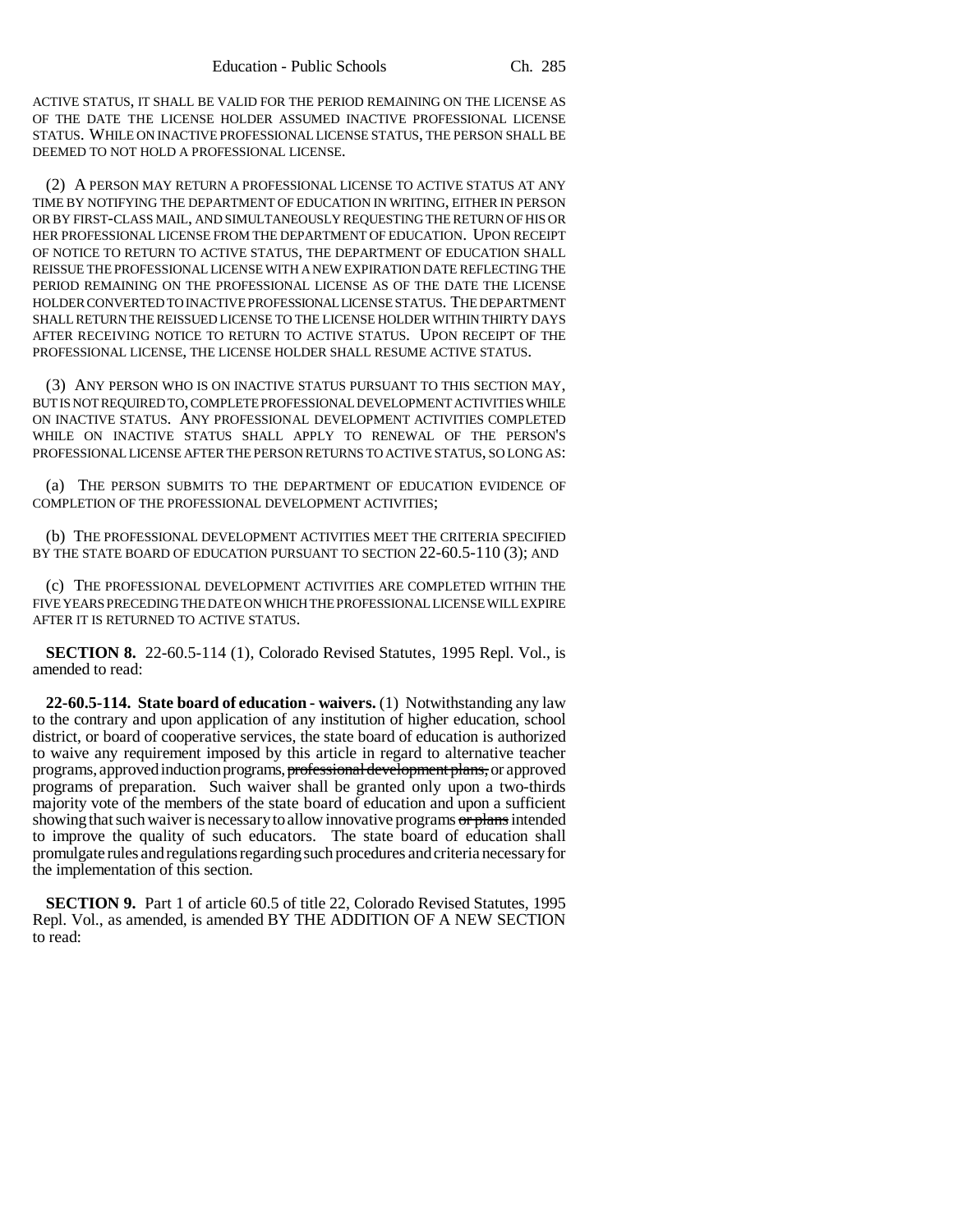**22-60.5-118. Educator licenses - holding simultaneously.** NOTHING IN THIS ARTICLE SHALL PROHIBIT A PERSON FROM SIMULTANEOUSLY HOLDING AND MAINTAINING DIFFERENT TYPES OF EDUCATOR LICENSES.

**SECTION 10.** 22-60.5-201 (1) (b) (III) and (1) (c) (I) (B), Colorado Revised Statutes, 1995 Repl. Vol., are amended to read:

**22-60.5-201. Types of teacher licenses issued - term.** (1) The department of education is designated as the sole agency authorized to issue the following teacher licenses to persons of good moral character:

(b) **Provisional teacher license.** (III) (A) A provisional teacher license shall be valid in any school district or districts which THAT provide an approved induction program for teachers OR HAVE OBTAINED A WAIVER OF THE APPROVED INDUCTION PROGRAM REQUIREMENT PURSUANT TO SECTION 22-60.5-114 (2). EXCEPT AS OTHERWISE PROVIDED IN SUB-SUBPARAGRAPH (B) OF THIS SUBPARAGRAPH (III), any provisional license issued pursuant to this paragraph (b) shall be valid for a period of three years after the date of issuance and is renewable only once for an additional period of three years. Any applicant who completed an approved program of preparation for teachers or an alternative teacher program on or after July 1, 1994, but prior to July 1, 1995, and received a provisional teacher license without demonstrating professional competencies shall demonstrate professional competencies prior to renewing the provisional teacher license.

(B) IF A PROVISIONAL TEACHER LICENSEE IS UNABLE TO COMPLETE AN INDUCTION PROGRAM FOR REASONS OTHER THAN INCOMPETENCE, THE STATE BOARD OF EDUCATION MAY RENEW THE LICENSEE'S PROVISIONAL TEACHER LICENSE FOR ONE OR MORE ADDITIONAL THREE-YEAR PERIODS UPON THE PROVISIONAL LICENSEE'S SHOWING OF GOOD CAUSE FOR INABILITY TO COMPLETE AN INDUCTION PROGRAM.

(c) **Professional teacher license.** (I) Except as otherwise provided in subparagraph  $(II)$  of this paragraph  $(c)$  and section  $22-60.5-113$ , the department of education may, in its discretion, issue a professional teacher license to any applicant who:

(B) Has completed an approved induction program and has been recommended for licensure by the school district or districts which THAT provided such induction program; EXCEPT THAT THE APPLICANT NEED NOT COMPLETE AN APPROVED INDUCTION PROGRAM AS A PROVISIONAL TEACHER LICENSEE IF THE APPLICANT PREVIOUSLY COMPLETED AN INDUCTION PROGRAM WHILE TEACHING UNDER A TYPE I AUTHORIZATION, ADJUNCT TEACHER, TYPE III AUTHORIZATION, EMERGENCY, OR TYPE VI AUTHORIZATION, TEMPORARY, OR IF THE SCHOOL DISTRICT IN WHICH THE APPLICANT IS EMPLOYED HAS OBTAINED A WAIVER OF THE INDUCTION PROGRAM REQUIREMENT PURSUANT TO SECTION 22-60.5-114 (2). IF THE APPLICANT IS EMPLOYED BY A SCHOOL DISTRICT THAT HAS OBTAINED A WAIVER OF THE INDUCTION PROGRAM REQUIREMENT, THE APPLICANT SHALL DEMONSTRATE COMPLETION OF ANY REQUIREMENTS SPECIFIED IN THE SCHOOL DISTRICT'S PLAN FOR SUPPORT, ASSISTANCE, AND TRAINING OF PROVISIONALLY LICENSED EDUCATORS; and

**SECTION 11.** 22-60.5-210 (1) (a) (II) and (1) (b) (I) (B), Colorado Revised Statutes, 1995 Repl. Vol., are amended to read: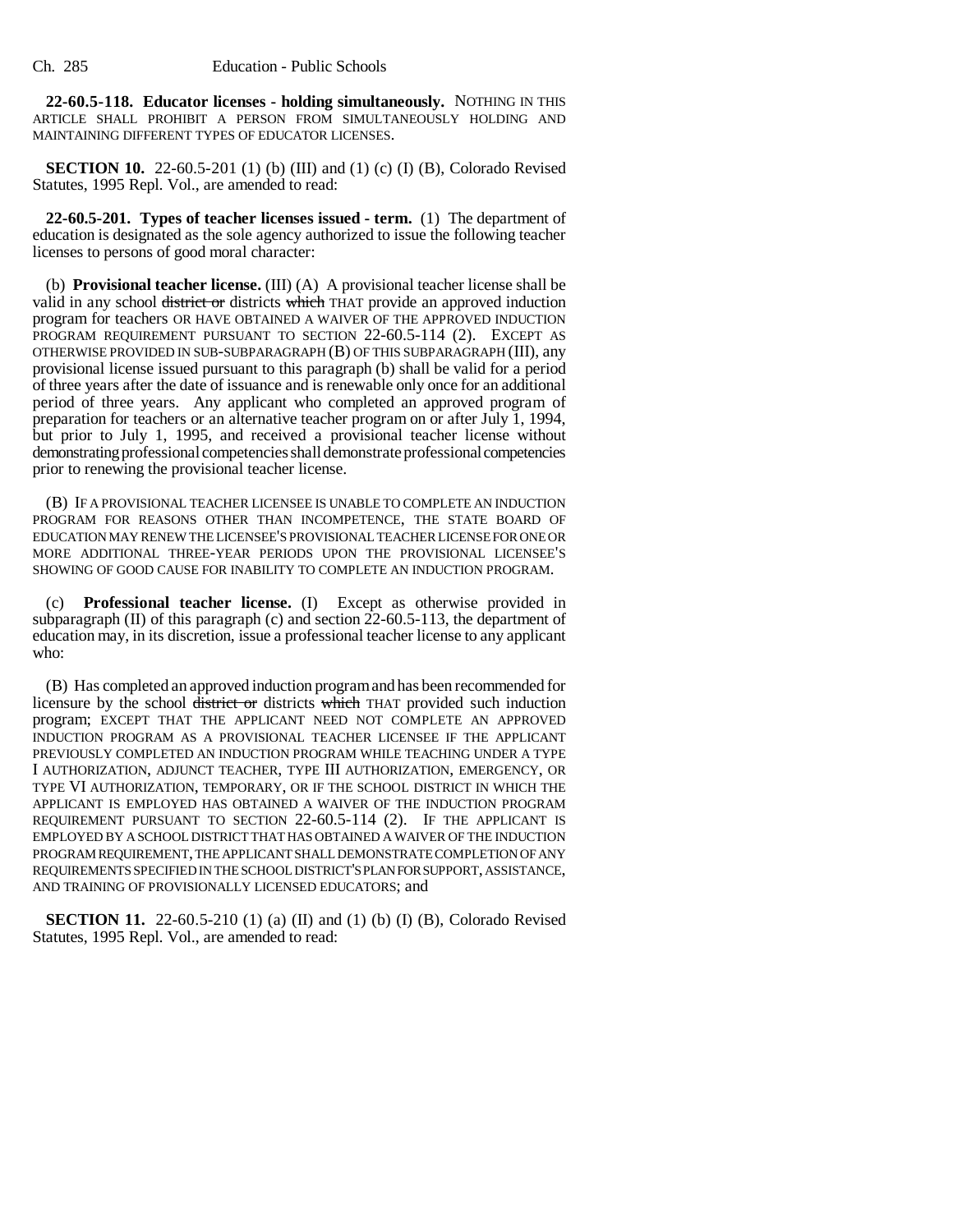**22-60.5-210. Types of special services licenses issued - term.** (1) The department of education is designated as the sole agency authorized to issue the following types of special services licenses to persons of good moral character:

(a) **Provisional special services license.** (II) A provisional special services license shall be valid in any school district or districts which THAT provide an approved induction program for special services providers OR HAVE OBTAINED A WAIVER OF THE APPROVED INDUCTION PROGRAM REQUIREMENT PURSUANT TO SECTION 22-60.5-114 (2). Any provisional special services license issued pursuant to this paragraph (a) shall be valid for a period of three years after the date of issuance and is renewable only once for an additional period of three years; EXCEPT THAT, IF A PROVISIONAL SPECIAL SERVICES LICENSEE IS UNABLE TO COMPLETE AN INDUCTION PROGRAM FOR REASONS OTHER THAN INCOMPETENCE, THE STATE BOARD OF EDUCATION MAY RENEW THE LICENSEE'S PROVISIONAL SPECIAL SERVICES LICENSE FOR ONE OR MORE ADDITIONAL THREE-YEAR PERIODS UPON THE PROVISIONAL LICENSEE'S SHOWING OF GOOD CAUSE FOR INABILITY TO COMPLETE AN APPROVED INDUCTION PROGRAM.

(b) **Professional special services license.** (I) Except as otherwise provided in section 22-60.5-113, the department of education may, in its discretion, issue a professional special services license to any applicant who:

(B) Has completed an approved induction program for special services providers and has been recommended for licensure by the school district or districts which THAT provided such induction program; EXCEPT THAT THE APPLICANT NEED NOT COMPLETE AN APPROVED INDUCTION PROGRAM AS A PROVISIONAL SPECIAL SERVICES LICENSEE IF THE SCHOOL DISTRICT IN WHICH THE APPLICANT IS EMPLOYED HAS OBTAINED A WAIVER OF THE INDUCTION PROGRAM REQUIREMENT PURSUANT TO SECTION 22-60.5-114 (2). IF THE APPLICANT IS EMPLOYED BY A SCHOOL DISTRICT THAT HAS OBTAINED A WAIVER OF THE INDUCTION PROGRAM REQUIREMENT, THE APPLICANT SHALL DEMONSTRATE COMPLETION OF ANY REQUIREMENTS SPECIFIED IN THE SCHOOL DISTRICT'S PLAN FOR SUPPORT, ASSISTANCE, AND TRAINING OF PROVISIONALLY LICENSED EDUCATORS.

**SECTION 12.** 22-60.5-301 (1) (a) (II) and (1) (b) (I) (C), Colorado Revised Statutes, 1995 Repl. Vol., are amended to read:

**22-60.5-301. Types of principal licenses issued - term.** (1) The department of education is designated as the sole agency authorized to issue the following principal licenses to persons of good moral character:

(a) **Provisional principal license.** (II) A provisional principal license shall be valid in any school district or districts which THAT provide an approved induction program for principals OR HAVE OBTAINED A WAIVER OF THE APPROVED INDUCTION PROGRAM REQUIREMENT PURSUANT TO SECTION 22-60.5-114 (2). Any provisional PRINCIPAL license issued pursuant to this paragraph (a) shall be valid for a period of three years after the date of issuance and is renewable only once for an additional period of three years; EXCEPT THAT, IF A PROVISIONAL PRINCIPAL LICENSEE IS UNABLE TO COMPLETE AN INDUCTION PROGRAM FOR REASONS OTHER THAN INCOMPETENCE, THE STATE BOARD OF EDUCATION MAY RENEW THE LICENSEE'S PROVISIONAL PRINCIPAL LICENSE FOR ONE OR MORE ADDITIONAL THREE-YEAR PERIODS UPON THE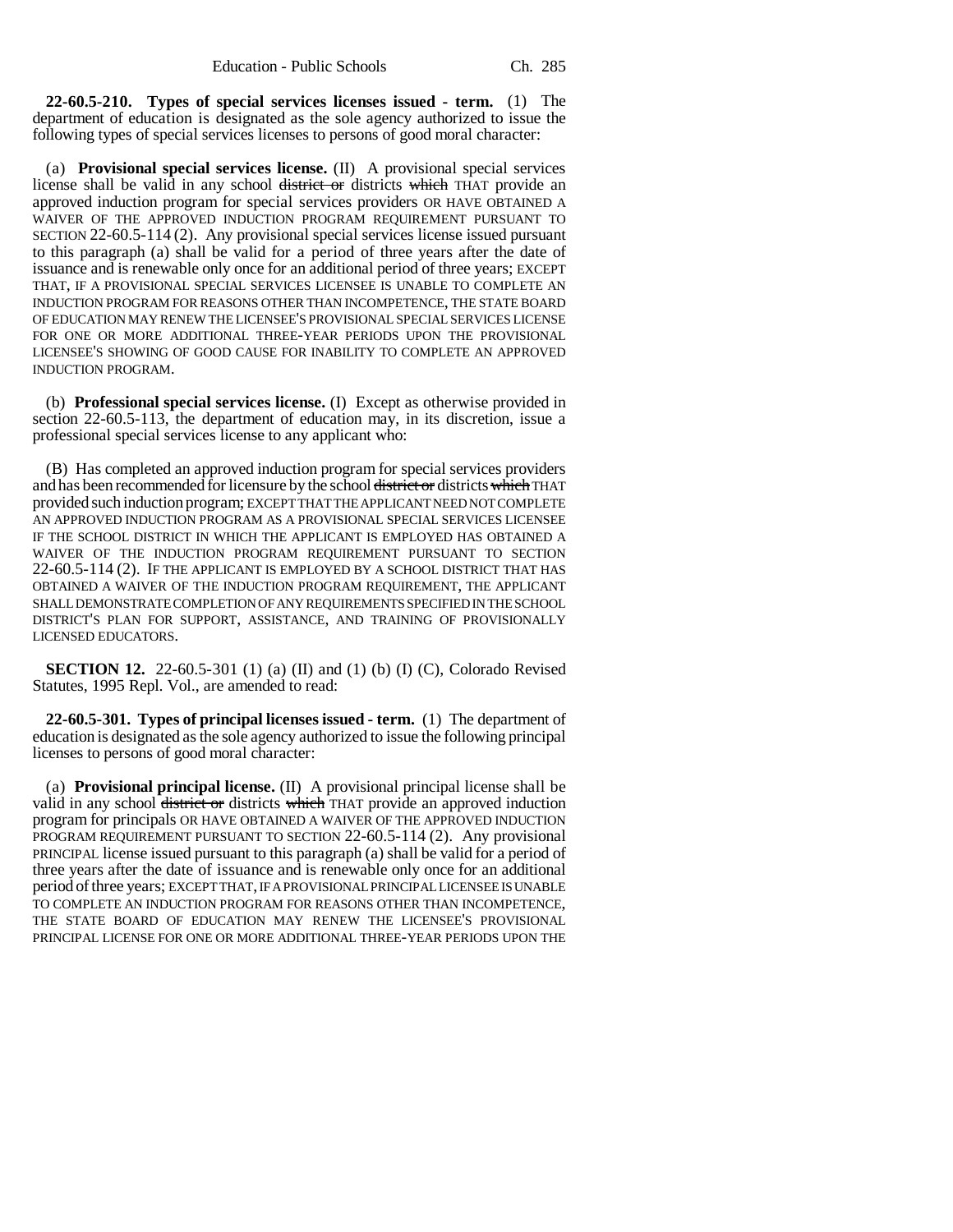PROVISIONAL LICENSEE'S SHOWING OF GOOD CAUSE FOR INABILITY TO COMPLETE AN APPROVED INDUCTION PROGRAM.

(b) **Professional principal license.** (I) Except as otherwise provided in section 22-60.5-113, the department of education may, in its discretion, issue a professional principal license to any applicant who:

(C) Has completed an approved induction program for principals and has been recommended for licensure by the school district or districts which THAT provided such induction program; EXCEPT THAT THE APPLICANT NEED NOT COMPLETE AN APPROVED INDUCTION PROGRAM AS A PROVISIONAL PRINCIPAL LICENSEE IF THE SCHOOL DISTRICT IN WHICH THE APPLICANT IS EMPLOYED HAS OBTAINED A WAIVER OF THE INDUCTION PROGRAM REQUIREMENT PURSUANT TO SECTION 22-60.5-114 (2). IF THE APPLICANT IS EMPLOYED BY A SCHOOL DISTRICT THAT HAS OBTAINED A WAIVER OF THE INDUCTION PROGRAM REQUIREMENT, THE APPLICANT SHALL DEMONSTRATE COMPLETION OF ANY REQUIREMENTS SPECIFIED IN THE SCHOOL DISTRICT'S PLAN FOR SUPPORT, ASSISTANCE, AND TRAINING OF PROVISIONALLY LICENSED EDUCATORS.

**SECTION 13.** 22-60.5-306 (1) (a) (II) and (1) (b) (I) (C), Colorado Revised Statutes, 1995 Repl. Vol., are amended to read:

**22-60.5-306. Types of administrator licenses issued - term.** (1) The department of education is designated as the sole agency authorized to issue the following types of administrator licenses to persons of good moral character:

(a) **Provisional administrator license.** (II) A provisional administrator license shall be valid in any school district or districts which THAT provide an approved induction program for administrators OR HAVE OBTAINED A WAIVER OF THE APPROVED INDUCTION PROGRAM REQUIREMENT PURSUANT TO SECTION 22-60.5-114 (2). Any provisional administrator license issued pursuant to this paragraph (a) shall be valid for a period of three years after the date of issuance and is renewable only once for an additional period of three years; EXCEPT THAT, IF A PROVISIONAL ADMINISTRATOR LICENSEE IS UNABLE TO COMPLETE AN INDUCTION PROGRAM FOR REASONS OTHER THAN INCOMPETENCE, THE STATE BOARD OF EDUCATION MAY RENEW THE LICENSEE'S PROVISIONAL ADMINISTRATOR LICENSE FOR ONE OR MORE ADDITIONAL THREE-YEAR PERIODS UPON THE PROVISIONAL LICENSEE'S SHOWING OF GOOD CAUSE FOR INABILITY TO COMPLETE AN APPROVED INDUCTION PROGRAM.

(b) **Professional administrator license.** (I) Except as otherwise provided in section 22-60.5-113, the department of education may, in its discretion, issue a professional administrator license to any applicant who:

(C) Has completed an approved induction program for administrators and has been recommended for licensure by the school district or districts which THAT provided such induction program; EXCEPT THAT THE APPLICANT NEED NOT COMPLETE AN APPROVED INDUCTION PROGRAM AS A PROVISIONAL ADMINISTRATOR LICENSEE IF THE SCHOOL DISTRICT IN WHICH THE APPLICANT IS EMPLOYED HAS OBTAINED A WAIVER OF THE INDUCTION PROGRAM REQUIREMENT PURSUANT TO SECTION 22-60.5-114 (2). IF THE APPLICANT IS EMPLOYED BY A SCHOOL DISTRICT THAT HAS OBTAINED A WAIVER OF THE INDUCTION PROGRAM REQUIREMENT, THE APPLICANT SHALL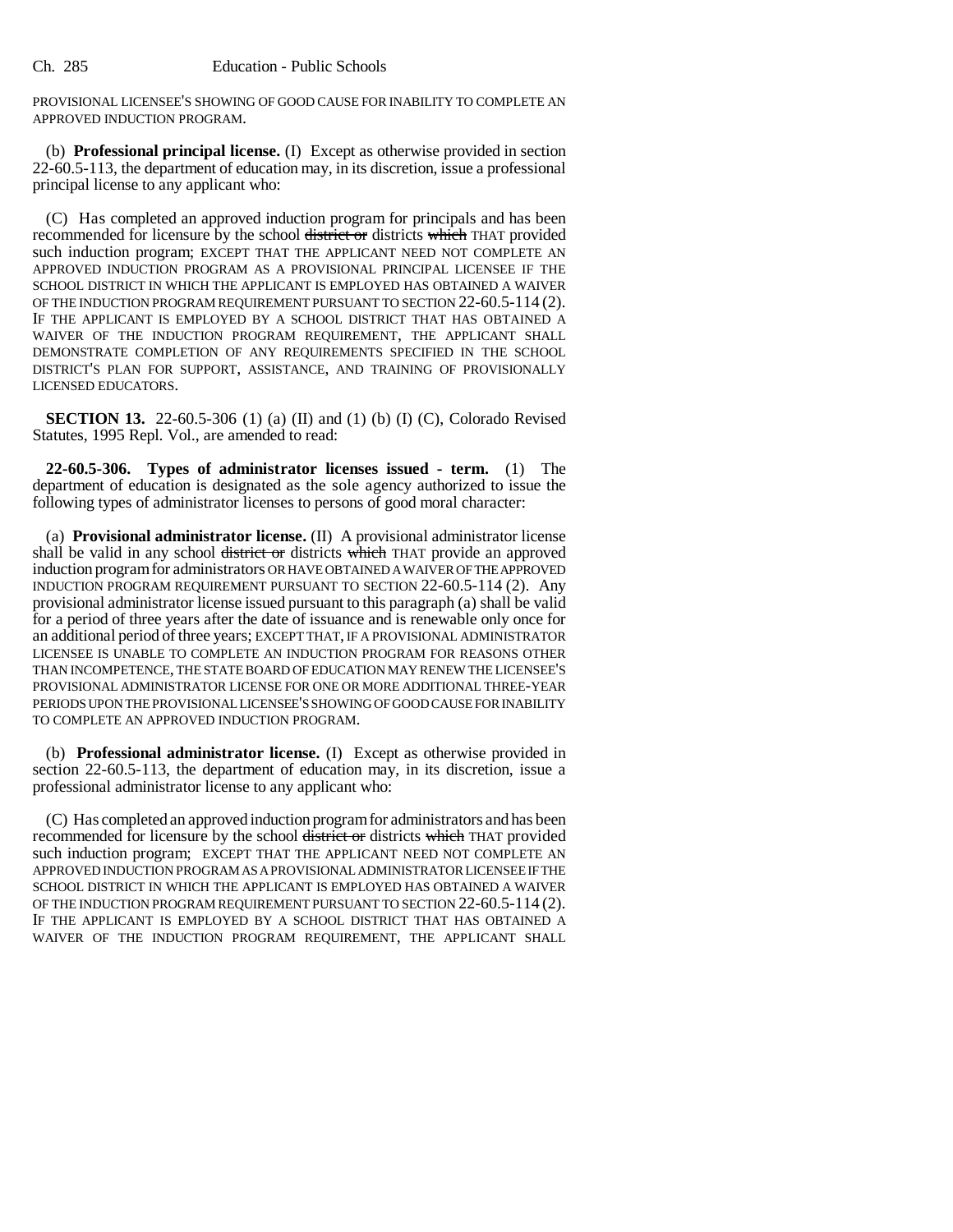DEMONSTRATE COMPLETION OF ANY REQUIREMENTS SPECIFIED IN THE SCHOOL DISTRICT'S PLAN FOR SUPPORT, ASSISTANCE, AND TRAINING OF PROVISIONALLY LICENSED EDUCATORS.

**SECTION 14.** 22-60.5-201 (2), Colorado Revised Statutes, 1995 Repl. Vol., is amended to read:

**22-60.5-201. Types of teacher licenses issued - term.** (2) The state board of education is authorized to establish, by rule and regulation, such other requirements for licenses specified in subsection (1) of this section as it deems necessary to maintain and improve the quality of education instructional programs in the public schools of this state; EXCEPT THAT THE STATE BOARD OF EDUCATION MAY NOT REQUIRE ANY PERSON WHO APPLIES FOR A PROFESSIONAL TEACHER LICENSE EITHER WHILE HOLDING A VALID PROVISIONAL TEACHER LICENSE OR UPON EXPIRATION OF A PROVISIONAL TEACHER LICENSE TO DEMONSTRATE PROFESSIONAL COMPETENCIES IF SAID PERSON DEMONSTRATED PROFESSIONAL COMPETENCIES PRIOR TO OBTAINING THE PROVISIONAL TEACHER LICENSE.

**SECTION 15.** 22-60.5-203 (1) and (3), Colorado Revised Statutes, 1995 Repl. Vol., are amended to read:

**22-60.5-203. Assessment of professional competencies.** (1) The state board of education shall, by rule and regulation, establish areas of knowledge in which provisional and professional teacher licensees shall possess a satisfactory level of proficiency.

(3) The department of education shall develop and administer, pursuant to the rules and regulations of the state board of education, a system for the assessment of such professional competencies of applicants for provisional teacher licenses and of professional teacher licensees AND OF APPLICANTS FOR PROFESSIONAL TEACHER LICENSES WHO DO NOT DEMONSTRATE PROFESSIONAL COMPETENCIES PRIOR TO OBTAINING A PROVISIONAL TEACHER LICENSE.

**SECTION 16.** 22-60.5-210 (2), Colorado Revised Statutes, 1995 Repl. Vol., is amended to read:

**22-60.5-210. Types of special services licenses issued - term.** (2) The state board of education is authorized to establish, by rule and regulation, such other requirements for licenses specified in subsection (1) of this section as it deems necessary to maintain and improve the quality of administration and supervision of education instructional programs; EXCEPT THAT THE STATE BOARD OF EDUCATION MAY NOT REQUIRE ANY PERSON APPLYING FOR A PROFESSIONAL SPECIAL SERVICES LICENSE TO DEMONSTRATE PROFESSIONAL COMPETENCIES.

**SECTION 17.** 22-60.5-212, Colorado Revised Statutes, 1995 Repl. Vol., is amended to read:

**22-60.5-212. Assessment of professional competencies.** (1) The state board of education shall, by rule and regulation, establish areas of knowledge in which provisional and professional special services licensees shall possess a satisfactory level of proficiency.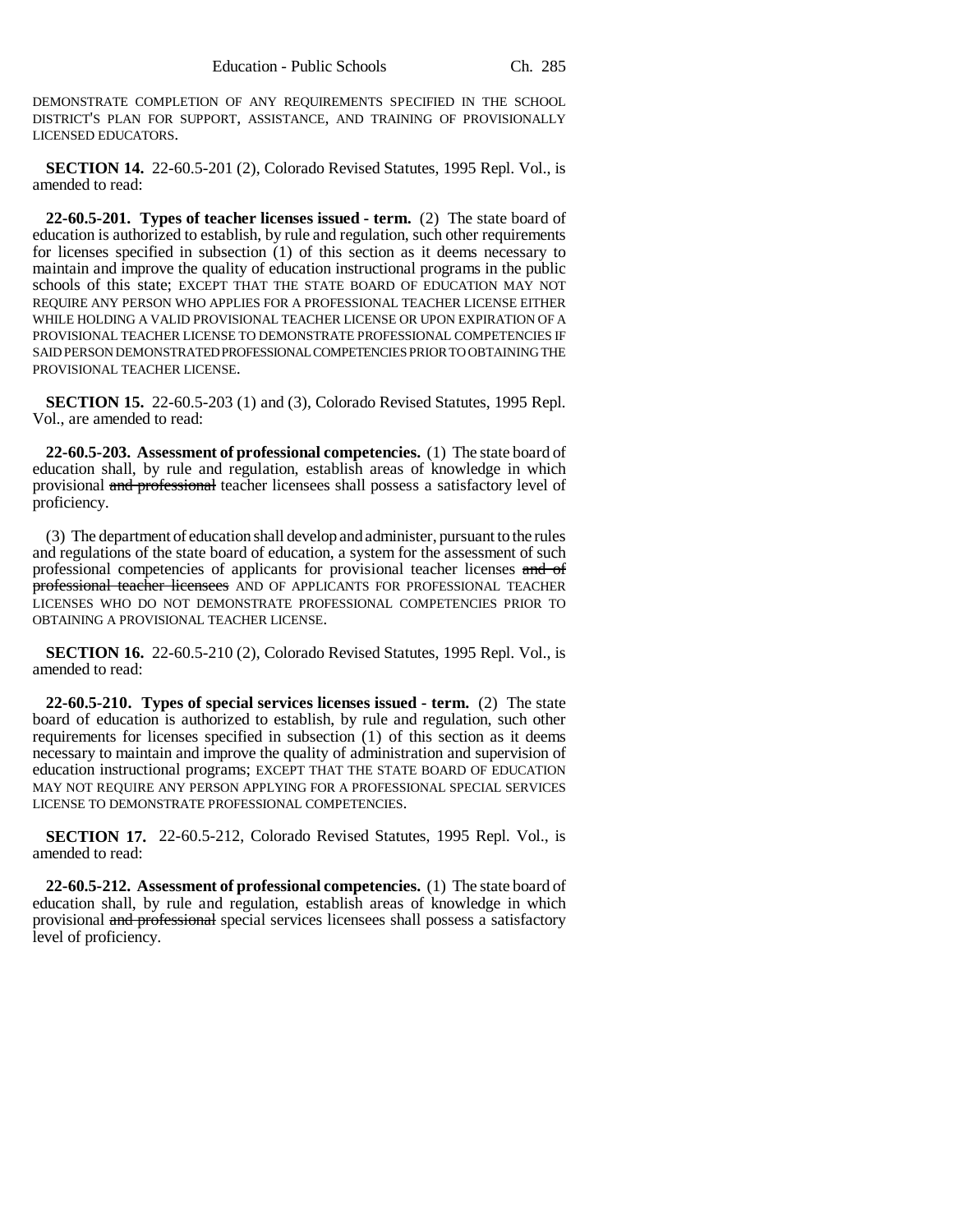(2) The department of education shall develop and administer, pursuant to the rules and regulations of the state board of education, a system for the assessment of such professional competencies of applicants for provisional special services licenses. and of professional special services licensees.

**SECTION 18.** 22-60.5-301 (2), Colorado Revised Statutes, 1995 Repl. Vol., is amended to read:

**22-60.5-301. Types of principal licenses issued - term.** (2) The state board of education is authorized to establish, by rule and regulation, such other requirements for licenses specified in subsection (1) of this section as it deems necessary to maintain and improve the quality of administration and supervision of education instructional programs in this state; EXCEPT THAT THE STATE BOARD OF EDUCATION MAY NOT REQUIRE ANY PERSON APPLYING FOR A PROFESSIONAL PRINCIPAL LICENSE TO DEMONSTRATE PROFESSIONAL COMPETENCIES.

**SECTION 19.** 22-60.5-303 (1) and (3), Colorado Revised Statutes, 1995 Repl. Vol., are amended to read:

**22-60.5-303. Assessment of professional competencies.** (1) The state board of education shall, by rule and regulation, establish areas of knowledge in which provisional and professional principal licensees shall possess a satisfactory level of proficiency.

(3) The department of education shall develop and administer, pursuant to the rules and regulations of the state board of education, a system for the assessment of such professional competencies of applicants for provisional principal licenses. and of professional principal licensees.

**SECTION 20.** 22-60.5-306 (2), Colorado Revised Statutes, 1995 Repl. Vol., is amended to read:

**22-60.5-306. Types of administrator licenses issued - term.** (2) The state board of education is authorized to establish, by rule and regulation, such other requirements for licenses specified in subsection (1) of this section as it deems necessary to maintain and improve the quality of administration and supervision of education instructional programs; EXCEPT THAT THE STATE BOARD OF EDUCATION MAY NOT REQUIRE ANY PERSON APPLYING FOR A PROFESSIONAL ADMINISTRATOR LICENSE TO DEMONSTRATE PROFESSIONAL COMPETENCIES.

**SECTION 21.** 22-60.5-308 (1) and (3), Colorado Revised Statutes, 1995 Repl. Vol., are amended to read:

**22-60.5-308. Assessment of professional competencies.** (1) The state board of education shall, by rule and regulation, establish areas of knowledge in which provisional and professional administrator licensees shall possess a satisfactory level of proficiency.

(3) The department of education shall develop and administer, pursuant to the rules and regulations of the state board of education, a system for the assessment of such professional competencies of applicants for provisional administrator licenses. and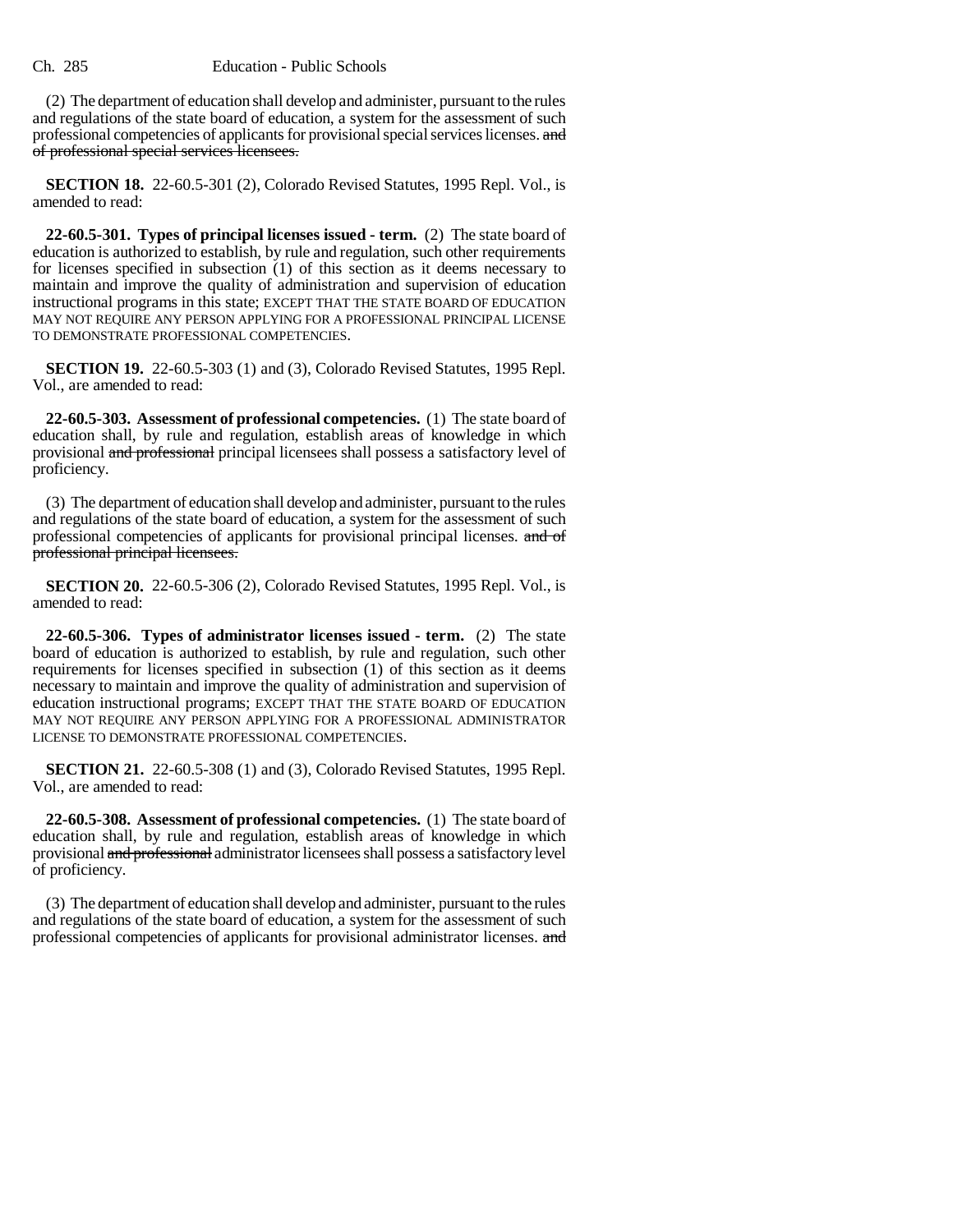of professional administrator licensees.

**SECTION 22.** 22-60.5-201, Colorado Revised Statutes, 1995 Repl. Vol., as amended, is amended BY THE ADDITION OF A NEW SUBSECTION to read:

**22-60.5-201. Types of teacher licenses issued - term.** (3.5) THE DEPARTMENT OF EDUCATION MAY, AT ITS DISCRETION, ISSUE A PROFESSIONAL LICENSE PROVIDED FOR IN PARAGRAPH (c) OF SUBSECTION (1) OF THIS SECTION TO ANY APPLICANT WHO IS CERTIFIED BY A NATIONALLY RECOGNIZED TEACHER CERTIFICATION ORGANIZATION THAT IS APPROVED BY THE STATE BOARD OF EDUCATION.

**SECTION 23.** 22-60.5-301 (1) (a) (I) (C), Colorado Revised Statutes, 1995 Repl. Vol., is amended to read:

**22-60.5-301. Types of principal licenses issued - term.** (1) The department of education is designated as the sole agency authorized to issue the following principal licenses to persons of good moral character:

(a) **Provisional principal license.** (I) The department of education, in its discretion, may issue a provisional principal license to any applicant who:

(C) Has completed three or more years of successful teaching experience WORKING WITH STUDENTS AS A LICENSED OR CERTIFICATED PROFESSIONAL in a public or nonpublic elementary or secondary school IN THIS STATE OR ANOTHER STATE;

**SECTION 24.** 22-60.5-309.5, Colorado Revised Statutes, 1995 Repl. Vol., is amended to read:

**22-60.5-309.5. Licensed administrators - occasional teaching.** Any administrator who holds a valid provisional or professional administrator's license pursuant to this part 3, who has completed three or more years of successful teaching experience WORKING WITH STUDENTS AS A LICENSED OR CERTIFICATED PROFESSIONAL in a public or nonpublic elementary or secondary school IN THIS STATE OR ANOTHER STATE, and who, on occasion, functions as a teacher shall not be required to hold a valid provisional or professional teacher license pursuant to part 2 of this article. The state board of education shall establish by rule and regulation what constitutes occasional teaching for purposes of this section.

**SECTION 25.** 22-60.5-215 (3), Colorado Revised Statutes, 1995 Repl. Vol., is repealed as follows:

**22-60.5-215. Powers and duties of the teacher and special services professional standards board - repeal.** (3) Any recommendations made by the teacher and special services professional standards board pursuant to subsection (1) of this section shall be carefully considered by the state board of education. The state board of education may refer with written comments any recommendation back to the teacher and special services professional standards board for further review and discussion.

**SECTION 26.** 22-60.5-311 (3), Colorado Revised Statutes, 1995 Repl. Vol., is repealed as follows: